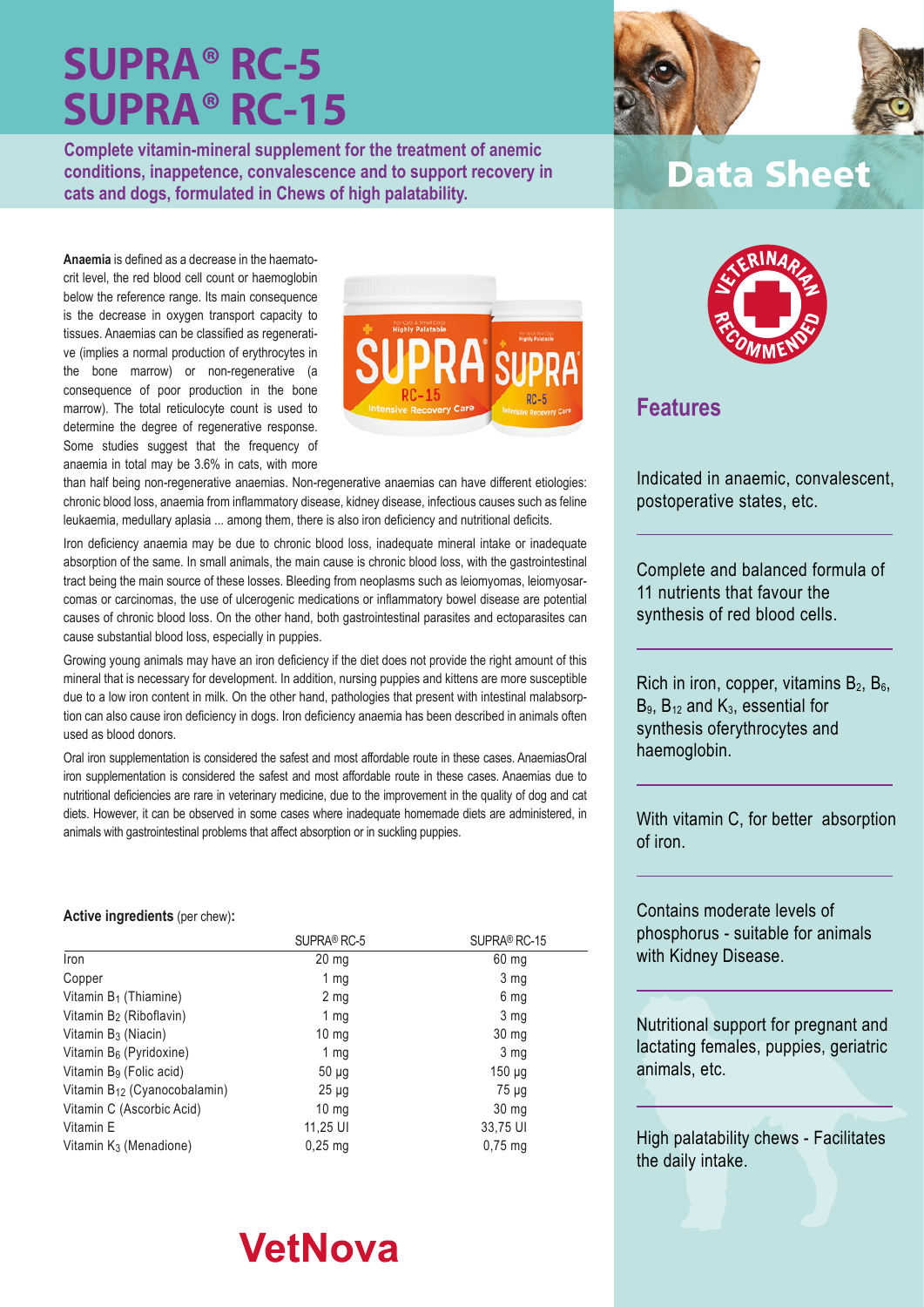**Complete vitamin-mineral supplement for the treatment of anemic conditions, inappetence, convalescence and to support recovery in cats and dogs, formulated in Chews of high palatability.**

#### **Composition** (in descending order):

Melaza de caña de azúcar, melaza de remolacha de azúcar, glicerina, aceite de soja, harina de hígado porcino, fibra de soja, almidón de maíz, sacarosa, fosfato dicálcico, estearato de magnesio, grasa vegetal de soja, aceite de pescado, sal, mezcla de tocoferoles, extracto de romero.

**Aditives** (per kg): Vitamins, provitamins and chemically defined substances of analogous effect: 3a700 Vit E 4500 IU; 3a821 Vit B1 800 mg; Vit B2 400 mg; 3a314 Niacin 4000 mg; 3a831 Vit B6 400 mg; 3a316 Folic Acid 20 mg; Vit B12 10 mg; 3a300 Vit C 4000 mg; 3a710 Vit K3 100 mg.

Trace elements: E1 Fe (Ferrous Fumarate) 8000 mg; E4 Cu (Copper Sulphate Pentahydrate) 400 mg.

**Analytical constituents**: Crude protein 8.8%; crude oils and fats 14.3%; crude fibre 6.45%; crude ash 7%; sodium 0.27%; calcium 0.74%; phosphorus 0.5%.

#### **Properties and Mechanism of Action:**

**Iron** is an essential element for almost all living animals: it participates in a multitude of biochemical processes, such as the formation of neurotransmitters and myelin, the formation of collagen, the function of the immune system, the synthesis of DNA and RNA and many enzymatic systems. However, most iron is used in the formation of haemoglobin. Healthy animals obtain iron exclusively through the diet.

It is important that iron deficit therapy be continued until the haematocrit level returns to normal (approximately 4 weeks after the start of treatment). The haematocrit level increases before the iron body stores have recovered, so if the therapy is stopped prematurely (minimum 4 weeks, but supplementation of several months may be necessary depending on the severity of the anaemia), the animal runs the risk of getting anaemia again.

On the other hand, treatments with erythropoietin can cause a rapid erythropoiesis that depletes the iron body reserves, so it may be advisable to administer iron supplements before and during this type of treatment.

**Copper, Bvitamins** and **vitamin K** perform different roles, all of them essential, in the correct formation of haemoglobin, erythrocytes and the optimal functioning of the physiological mechanisms of coagulation. Anaemia associated with copper deficiency and vitamins  $B_6$ ,  $B_9$  y  $B_{12}$ . have been described. On the other hand, vitamin K deficiency can cause serious haemostatic problems.

**Vitamin B<sub>1</sub>** or thiamine is an essential component of the diet of small animals. Because it is not stored in the body, increased activity, stress, illness or increased metabolism can deplete systemic levels. Its deficiency causes mental confusion, muscle weakness, spasms, nervousness and loss of appetite, for this reason it is important to ensure its contribution during periods of stress.

Vitamin B<sub>6</sub> o piridoxina interviene en diferentes procesos, como la síntesis de determinados neurotransmisores y la síntesis de hemoglobina.

**Vitamin B12** or cobalamin is a water-soluble vitamin that dogs and cats get through intestinal absorption. It is an essential micronutrient as a cofactor for the functioning of many enzymes, and has an important role in the synthesis of proteins and erythrocytes. Cobalamin deficiency can lead to a functional deficiency of folate. In addition, deficits in vitamin B12 and folic acid can cause anaemia. Although these deficits are not usually observed spontaneously in small animals, we can see them associated with chemotherapy, anticonvulsant drugs or the feline leukaemia virus.

**Copper** performs two major functions: it can be a structural component of large macromolecules and, on the other hand, it is an important cofactor for many essential oxidases and reductases. It is part of several metalloproteins, among which we can highlight superoxide dismutase or cytochrom-c oxidase.

Anaemia is probably the most frequent sign observed in chronic copper deficiency. This deficit leads to less absorption, mobilisation and use of iron, which can cause a functional deficit of this mineral.

**Vitamin C** or ascorbic acid is a water-soluble vitamin. It is one of the most potent antioxidants that exists, it is key to the formation of collagen and glycosaminoglycans, and enhances the immune response. As an







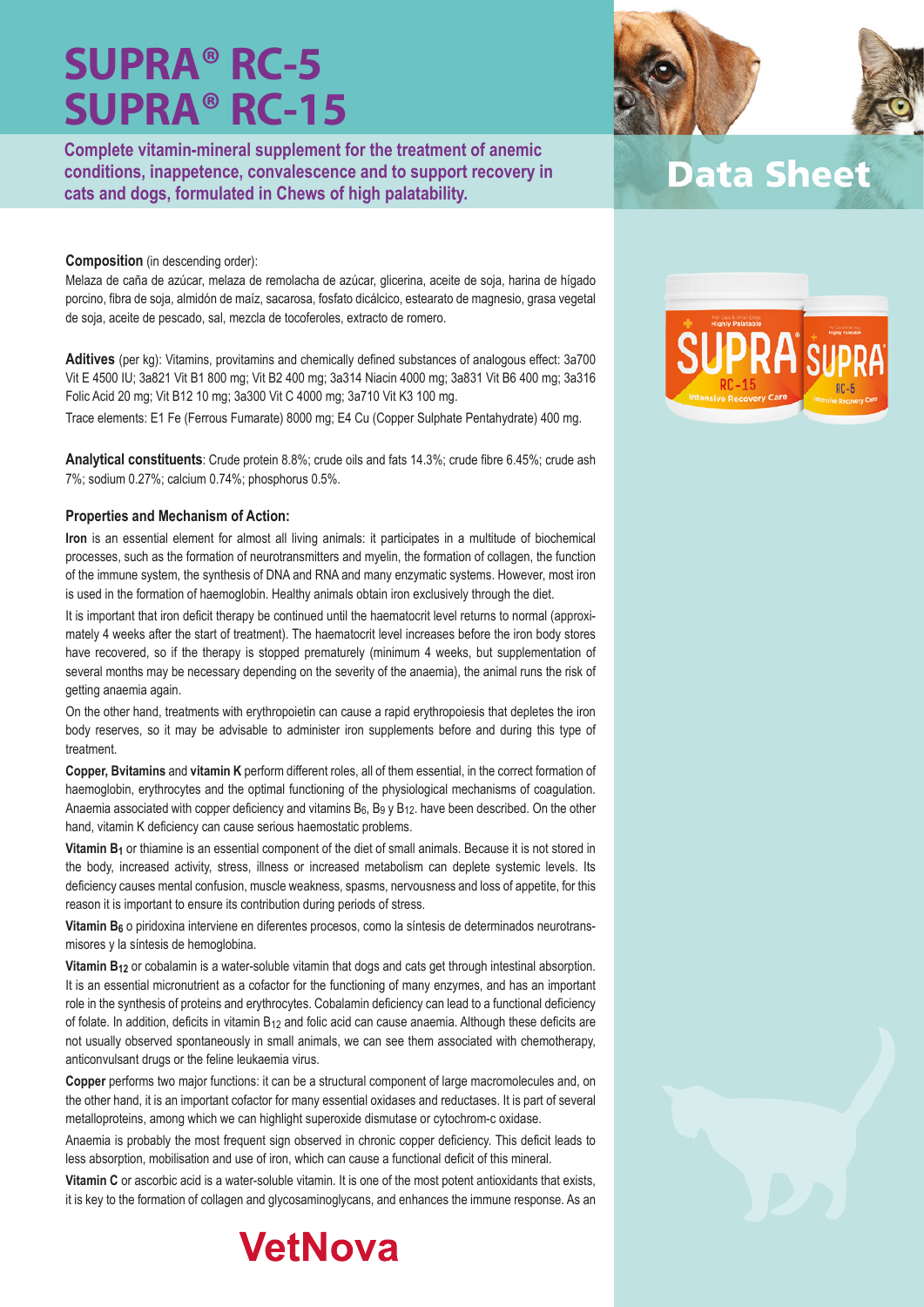**Complete vitamin-mineral supplement for the treatment of anemic conditions, inappetence, convalescence and to support recovery in cats and dogs, formulated in Chews of high palatability.**

antioxidant, vitamin C intervenes in a large number of oxide reduction reactions, favouring the elimination of free radicals produced by the organism, as well as exogenous ones.

It has been observed that vitamin C increases the absorption of iron. The predominant form of iron in diets is ferric iron (Fe +++), which is less bioavailable than ferrous iron (Fe ++). One of the main features of ascorbic acid is its ability to reduce ferric iron to ferrous iron, increasing its solubility. In addition, some studies suggest that for ascorbic acid to increase iron absorption, they must be consumed simultaneously, since this effect does not occur if ascorbic acid is administered several hours after iron.

On the other hand, there is increasing evidence that, apart from the well-known capacity of ascorbic acid to increase the absorption of iron in the intestine, it can also regulate its metabolism.

**Vitamin E** is a fat-soluble vitamin and the most important antioxidant in cell membranes.

Among its many functions, it inhibits the peroxidation of lipids, so that its deficit increases the

susceptibility of erythrocytes to perioxidative haemolysis. In addition, a deficiency in vitamin E can produce abnormalities in the immune system.

#### **Indications:**

- Nutritional support in animals with anemia due to iron deficiency or nutritional deficiencies.
- Convalescence processes, inappetence and recovery states.
- Nutritional deficits.
- Blood donor animals.
- Nutritional support in pregnant and lactating females.
- Improvement of the performance and delay of the appearance of the fatigue in the animals of sport or work.

#### **Target species:** Cats and dogs.

#### **Directions of use:**

- SUPRA® RC-5: 1 chew for every 5 kg of weight, once a day or divided into two doses (morning and night).
- SUPRA® RC-15: 1 chew for every 15 kg of weight, once a day or divided into two doses (morning and night).

**Warnings:** VetNova is a pioneer in the development of Chews technology to facilitate the administration of supplements to dogs and cats. Unlike tablets, capsules, etc., which are administered "forced" in the mouth to ensure the intake of the product, the Chews should be administered freely in the feeder allowing the pet to take them voluntarily. Some shy dogs or cats may need a long time to fully accept them, but once they do, the daily intake is easier and more satisfying. To facilitate initial acceptance, the following strategies can be used during the first week: 1) Reduce the dose and increase it progressively, 2) Distribute the daily dose in two doses (morning and night), 3) Crush the Chew and mix it with pâté or any other attractive food for the pet, etc.

#### **Presentation:**

SUPRA® RC-5: 30 chews (30 días para un perro o gato de 5 kg). SUPRA® RC-15: 30 chews (30 días para un perro de 15 kg).

#### **Bibliography:**

- Andrews GA, Smith JE. Iron metabolism. In: Feldman BF, Zinkl JG, Jain NC, eds. Schalm's Veterinary hematology. 5th Ed. Philadelphia: William and Wilkins. 2000, Pages 129-133.
- Bartges J, The Problem With Pee-Chronic Urinary Tract Disease, North American Veterinary Conference, Jan. 8-12, 2005, Orlando, Florida.
- Couto CG et al, Small Animal Internal Medicine, 4ª Edición, ed. MOSBY Elsevier, 2009.
- Day M et al, Manual de Hematología y Transfusión en Pequeños Animales, BSAVA 2004.







### **Data Sheet**